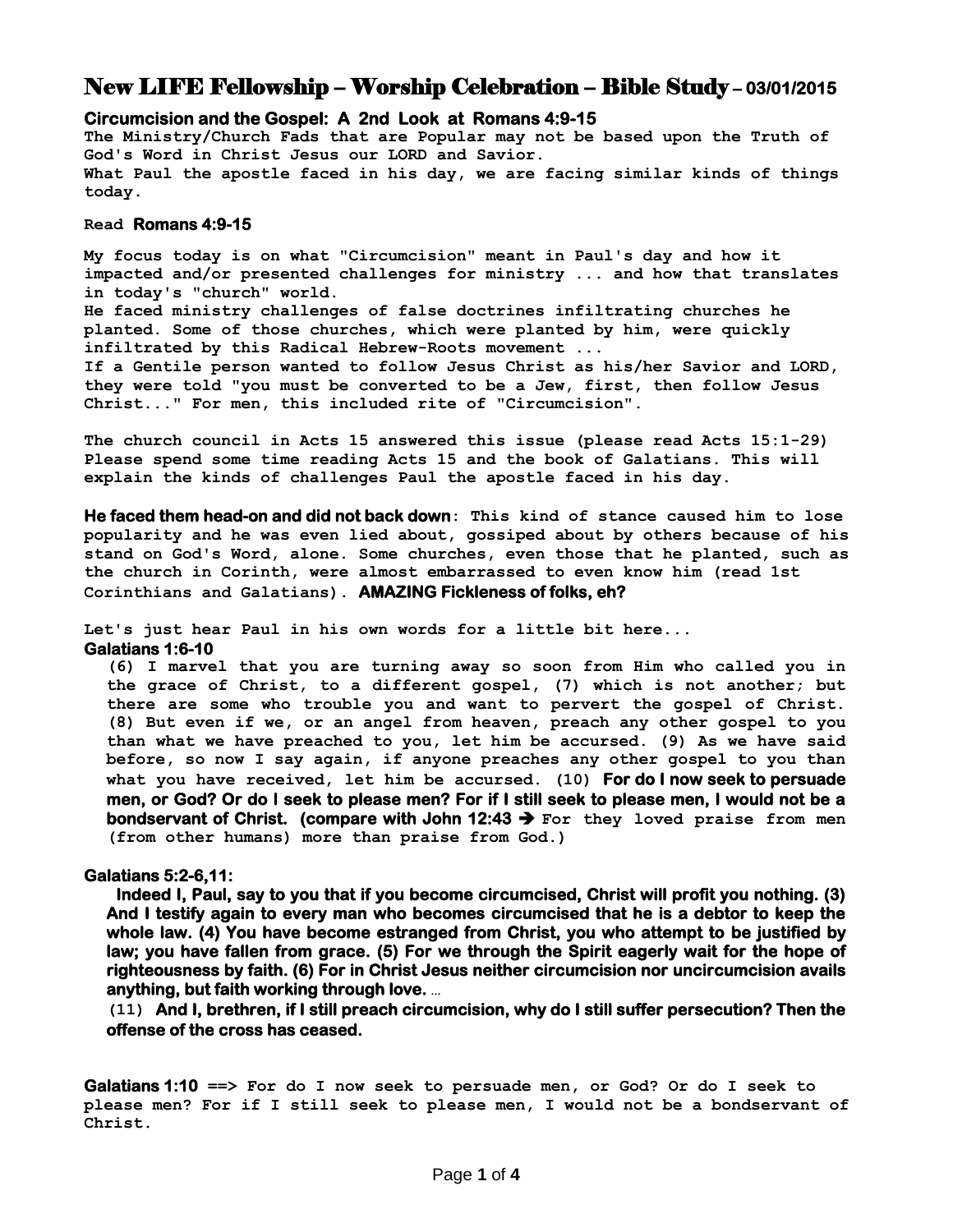**Galatians 5:11 ==> if I still preach circumcision, why do I still suffer persecution? Then the OFFENSE of the CROSS has ceased.**

**Have we those same kinds of challenges, today? Of course we do... The following are "sacred cows" … remember what God thought about that "sacred calf" the Israelites sacrificed to… (Exodus 32)? These all seek to undermine the Truth of God's Word, undermine the Authority of God and His Word, and seek to undermine the Offensiveness of the Cross of Christ in regards to SIN:**

- **1. Easy Believism ... God loves you and wants a relationship with you... so just believe in Jesus ... repeat after me, "I believe in Jesus, ...." No mention of SIN, no mention of breaking God's Laws, no mention of God's Wrath and/or Judgment ... just God loves you and has a wonderful plan for you life. We've seen 2 generations growing up in the church and what that kind of fruit that "gospel" has borne.**
- **2. Seeker Sensitive, Seeker Oriented ... I am not sure how long I need to go on about that one... Willow Creek and Saddleback (Rick Warren), etc... I understand, we need to be sensitive to those whom God is working in... I don't want to put out the wick that is barely burning (Isaiah 42:3 --> "He (the future Messiah) will not break a bruised reed, and He will not put out a smoldering wick...") But, what this has meant is the compromising of the Gospel, making sure we don't mention certain hard truths of God's Word, lest we "scare" sinners away.**
- **3. The Prosperity Gospel, "name it, and claim it" ... you must give God the money, through this specific "Preacher" and you will get more than you put in, in some form ... unless you don't have enough faith, etc. And, you have to keep on giving or something bad might happen.**
- **4. The "Healing Gospel" ... anytime I ask God for any kind of healing God is obligated to heal me, no matter what. And if I don't "receive" my healing from God, it is because I don't have enough faith and/or I haven't given enough money to that specific "faith healer", etc.**
- **5. The WORKS Gospel ... you must Trust in Jesus for your Salvation... but in order to keep it, you must do certain religious, ritual works, and/or you must give a tithe or above, and/or you must be a member of a particular "brand" of church, and/or ... "fill in the blank" ...**  The Roman Catholic Church **is high up there in this... but there are many other so-called churches that do this kind of thing in various ways that might see OK on the surface, but undermine the very Grace of God (see Ephesians 2:8-9)**

**Time does not permit me to go on here (there are so many other perversion of the Gospel)... but in each and every case, some truth of God's Word is replaced, taken away, modified or something like this ... so that we, as fallen, sinful humans, can justify ourselves before God, based upon our own merits, even if it is just a little bit, partially ... kinda like helping out God with it, etc.**

**This is why Paul focusses so much on this in the New Testament (from Romans through 2 Timothy)**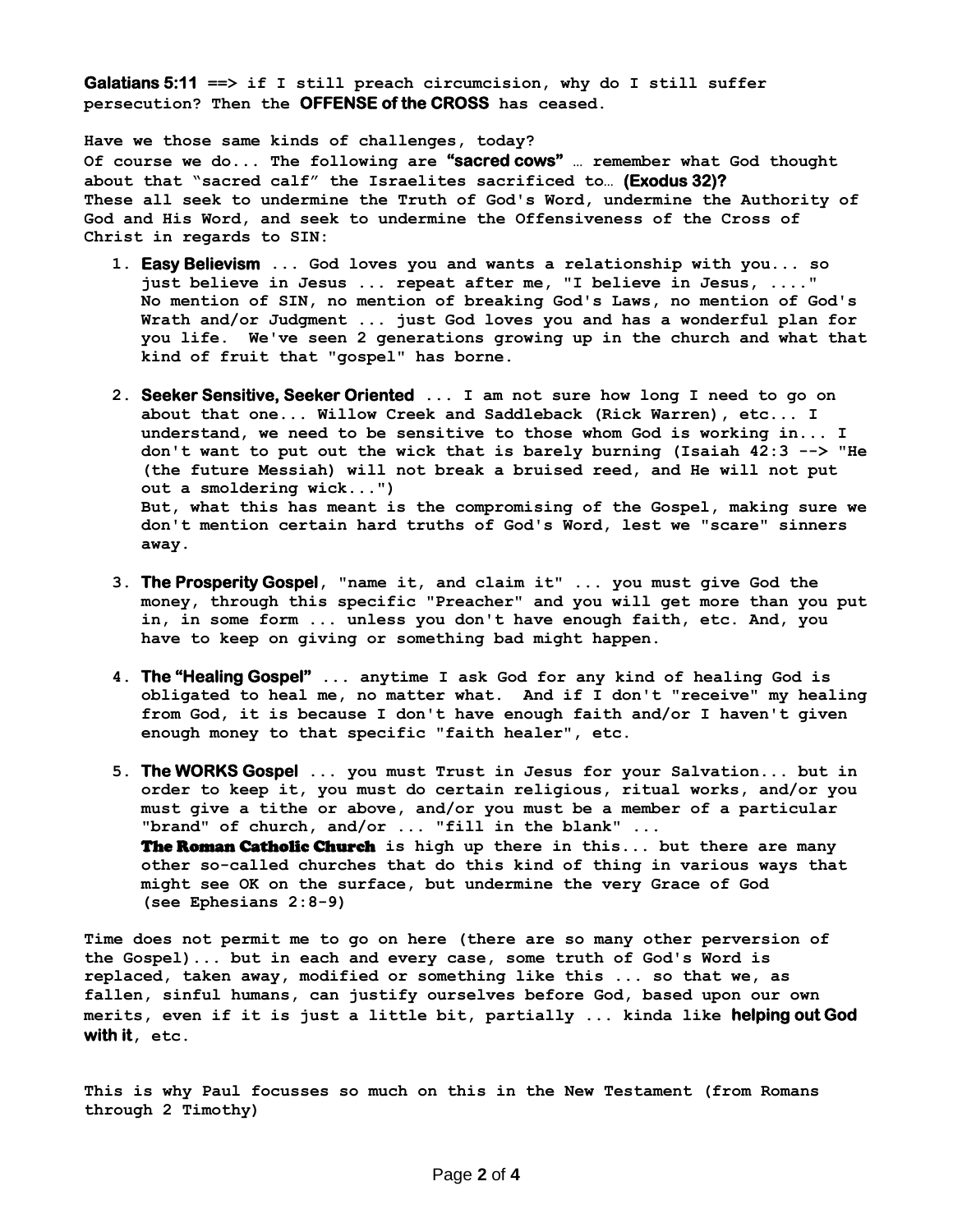- **1. We "think" we have a "need" in our fallen, sinful, selfish, self-centered old nature, to justify ourselves, our behaviors, our attitudes, our decision and our actions.**
- **2. It is easier for us, to hide behind religious rituals, or anything "religious" instead of facing our SIN upon Jesus Christ on the Cross when He was crucified. Facing this, is offensive to us, and we want to fight against it, as fallen sinners.**

THE GOSPEL **==> it Offends us. Jesus Christ through His "messengers" ... their message about Jesus Christ offends us because it says that we are sinners in need of a Savior.**

**The Gospel declares that our feeble "religious" efforts, which are selfishly motivated, to "do good" and to "make up" for our sins have and will always fail, we always fall short ...** 

**Romans 3:23: for we have all sinned and fallen short of the Glory of God.**

**Paul is hitting Circumcision hard because it is just one more thing folks can Trust … this includes their family's "heritage", their upbringing, their church membership history, etc. Circumcision is symbolic of those kinds of things People may seek to use anything else to** REST IN **(to** TRUST IN**) to make them acceptable before the HOLY and Righteous God**

OR **just make themselves** "SPIRITUALLY COMFORTABLE"

**Even as little children, we learn very early how to "justify ourselves" and give "excuses" for our choices, behavior, and attitudes, etc. This comes natural.**

**Paul has revealed that we are sinners ... from Romans 1:18 through the end of Romans chapter 3.** 

**Blatant Sinners, Gentile Moral Sinners, and even Devout Religious Jews are all sinners.**

**No person can be justified before God, even if they sought to obey the Laws of God for Israel that were given through Moses ... even if they sought to obey them completely from birth until death...** 

**that would NEVER, EVER, EVER make them RIGHT and JUSTIFIED for the HOLY and RIGHTEOUS GOD (Romans 3:9,19-20)** 

**So, the last things on the mind of the sinner who is still seeking to justify himself or herself before God on his/her own is...** 

- **1. "What about Abraham and David"? If God accepted them, won't he accept me, because of what they did? [answer: NO]**
- **2. "Hey, I am Circumcised ... or my dad is circumcised (something a daughter might say, since she would never be circumcised)" ... so isn't that enough? [answer: NO]**

**Paul is fighting a FAD that was rampant in the church in the very early church ... it was leading folks away from the truth of Justification by Faith in Christ ... toward a "works salvation" in which sinners seek to earn their salvation by earning it by doing religious rituals and works, plus Trusting in Christ, as well.**

**Paul is preaching this to the very early, infant church of Rome. Later on, about 400 years later ... that church at Rome became the beginnings of what we call the "Roman Catholic Church".**

**She, as the Roman Catholic Church, disobeyed these teachings of Jesus Christ and His apostles and the Roman Catholic Church started teaching that sinners could be justified before (saved by) God on the basis of Faith in Christ and based upon their own personal religious rituals and works within the church of Rome, etc.**